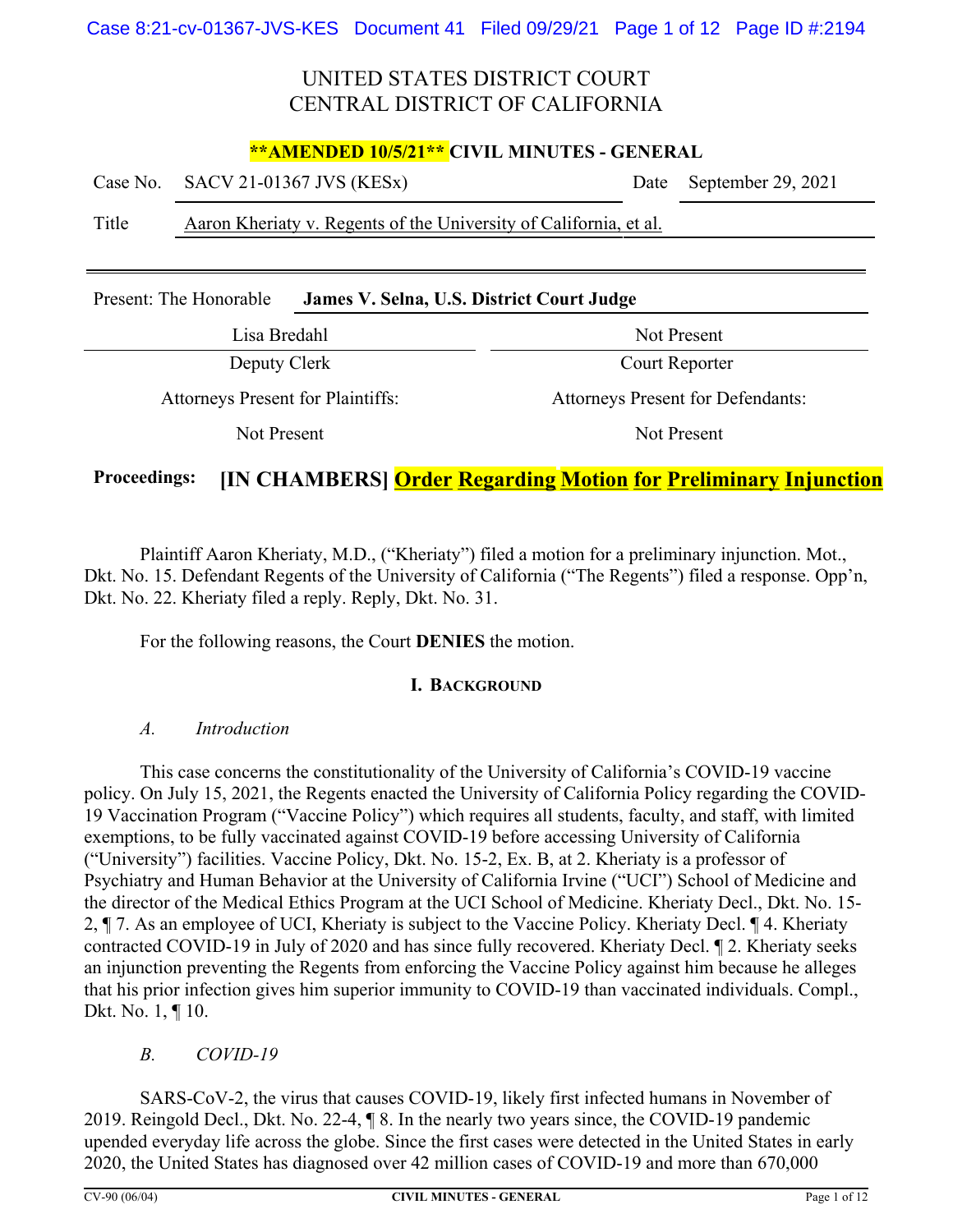### **\*\*AMENDED 10/5/21\*\* CIVIL MINUTES - GENERAL**

Case No. SACV 21-01367 JVS (KESx) Date September 29, 2021

#### Title Aaron Kheriaty v. Regents of the University of California, et al.

Americans died from COVID-19.<sup>1</sup> While the true number may be higher, there are more than two million documented hospitalizations of people with COVID-19 in the United States. Crotty Decl., Dkt. No. 22-3, ¶ 8. Older populations and individuals with preexisting immunosuppressive conditions are more susceptible to severe complications from COVID-19. Reingold Decl. ¶ 12. However, the impact is not limited to a particular segment of the population. Individuals over the age of 50 make up one quarter of total hospitalizations, and over 117,000 Americans between the ages of eighteen and twenty-nine were hospitalized with COVID-19 in the past year. Crotty Decl. ¶ 8.

The impacts of a SARS-CoV-2 infection can extend beyond the immediate threat of COVID-19 to an individual's health. It is known to cause severe illnesses, including Multisystem Inflammatory Syndrome in Children and Multisystem Inflammatory Syndrome in Adults, as well as "long COVID," a descriptor for a lingering set of symptoms. Reingold Decl. ¶ 12. When the community-wide prevalence of COVID-19 reaches a certain threshold, it also impacts the ability of healthcare facilities to provide the typical standard of care. de St. Maurice Decl., Dkt. No. 22-7, ¶ 7.

The trajectory of COVID-19 has fluctuated dramatically throughout the United States. After cases appeared to be on the wane in the spring and early summer of 2021, infection rates and hospitalizations dramatically increased in recent months. Reingold Decl. ¶ 13. As of September 17, 2021, the seven-day moving average of new COVID-19 cases in the United States was over 146,000 new cases a day, with a seven-day moving average of more than 1,400 deaths per day.<sup>2</sup> California is not at the epicenter of the current surge, yet the state is still averaging more than 9,000 COVID-19 infections per day and over 120 deaths per day from COVID-19.<sup>3</sup> The current spike in infections is driven by the Delta Variant, a more infectious form of SARS-CoV-2 that became the dominant form of COVID-19 in the United States as of July 2021. Byington Decl., Dkt. No. 22-5, ¶ 6.

### *C. COVID-19 Vaccines*

The global effort to develop vaccines began in early 2020, shortly after SARS-CoV-2 was identified as the cause of COVID-19. Reingold Decl. ¶ 15. As of September 2021, there are three COVID-19 vaccines available in the United States. Reingold Decl. ¶ 15. After extensive trials and review of safety and efficacy data, the United States Food and Drug Administration ("FDA") issued

<sup>3</sup>Data current as of September 18, 2021. For updated statistics, see New York Times, Coronavirus in the U.S.: Latest Map and Case Count, available at https://www.nytimes.com/interactive/2021/us/covid-cases.html.

<sup>&</sup>lt;sup>1</sup>Data current as of September 21, 2021. For updated statistics, see CDC, Covid Data Tracker, available at https://covid.cdc.gov/covid-data-tracker/#datatracker-home.

<sup>&</sup>lt;sup>2</sup>Data current as of September 18, 2021. For updated statistics, see CDC, COVID Data Tracker Weekly Review, available at

https://www.cdc.gov/coronavirus/2019-ncov/covid-data/covidview/index.html.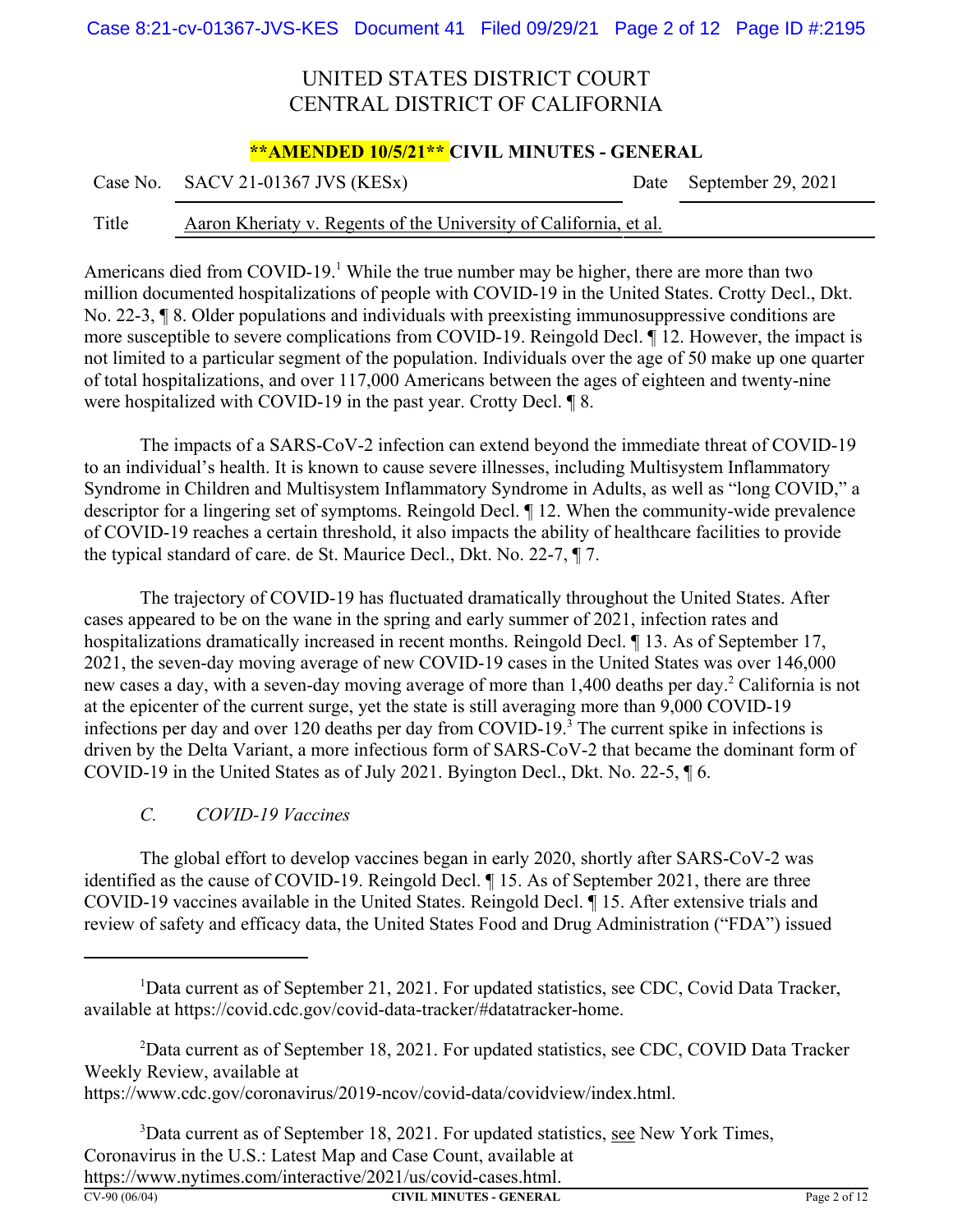#### **\*\*AMENDED 10/5/21\*\* CIVIL MINUTES - GENERAL**

Case No. SACV 21-01367 JVS (KESx) Date September 29, 2021

#### Title Aaron Kheriaty v. Regents of the University of California, et al.

emergency use authorizations for the Moderna and Johnson & Johnson vaccines, and full approval to the Pfizer vaccine. Crotty Decl. ¶ 15. By September 18, 2021, over 384 million doses of the COVID-19 vaccine have been administered in the United States.<sup>4</sup> The parties disagree about the safety and effectiveness of the COVID-19 vaccines, as well as the relative merits of vaccine-induced immunity compared with infection-induced immunity. The Court briefly reviews their positions here, not to determine which party is correct, but simply to highlight the points of contention.

The first area of disagreement is the safety of the COVID-19 vaccines. The Regents rely on Centers for Disease Control ("CDC") statements that "COVID-19 vaccines are safe and effective," and that "serious side effects that could cause a long-term health problem are extremely unlikely." CDC, Safety of COVID-19 Vaccines, Dkt. No. 22-9, Ex. 2, at 1-2. According to the CDC, "no long-term side effects have been detected" from the hundreds of millions of doses of COVID-19 vaccines administered to date. Id. at 14. The Regents' medical experts specifically note that clinical trials for COVID-19 vaccines included previously infected individuals, and cite to studies finding that vaccine safety is the same for previously infected individuals as it is for individuals who have never had COVID-19. Crotty Decl. ¶¶ 16-19, 40. Additionally, the CDC currently recommends that individuals who have previously been infected with COVID-19 receive the vaccination. CDC, Frequently Asked Questions about COVID-19, Dkt. No. 22-9, Ex. 3, at 1.

Kheriaty argues that user-reported entries into the CDC's Vaccine Adverse Event Reporting System show that the rate of serious reactions to the COVID-19 vaccine are significantly higher than indicated by CDC tracking. Kheriaty Decl. ¶¶ 22-25. Additionally, Kheriaty asserts that postvaccination cases of myocarditis, pericarditis, thrombocytopenia, and blood clots could be linked to COVID-19 vaccination. Declaration of Joseph Ladapo, MD, Phd, et al. ("Ladapo Decl.), Dkt. No. 15-4, ¶ 26. Kheriaty also points to three studies suggesting that there may be higher rates of vaccine reactions among individuals who have previously had COVID-19. Ladapo Decl. ¶ 23.

Next, the parties disagree on the effectiveness of the COVID-19 vaccines at preventing infections. The Regents cite to evidence showing that the vaccines remain highly effective, including against the Delta variant. Crotty Decl. ¶¶ 22, 45-46. They present data showing a 93% reduction in transmissions for a vaccinated individual compared to an unvaccinated individual because of the decrease in infections and shorter window of time for transmission. Crotty Decl. ¶ 46. Some studies also show that previously infected individuals who are vaccinated have a more potent immune response and recognize variants better than unvaccinated individuals with infection-induced immunity. Crotty Decl. ¶ 26.

Kheriaty takes the opposite view of the effectiveness of the COVID-19 vaccines. Among other

https://covid.cdc.gov/covid-data-tracker/#vaccinations vacc-total-admin-rate-total.

**CV-90 (06/04) CIVIL MINUTES - GENERAL** Page 3 of 12

<sup>&</sup>lt;sup>4</sup>Data current as of September 18, 2021. For updated statistics, see CDC, COVID-19 Vaccinations in the United States, available at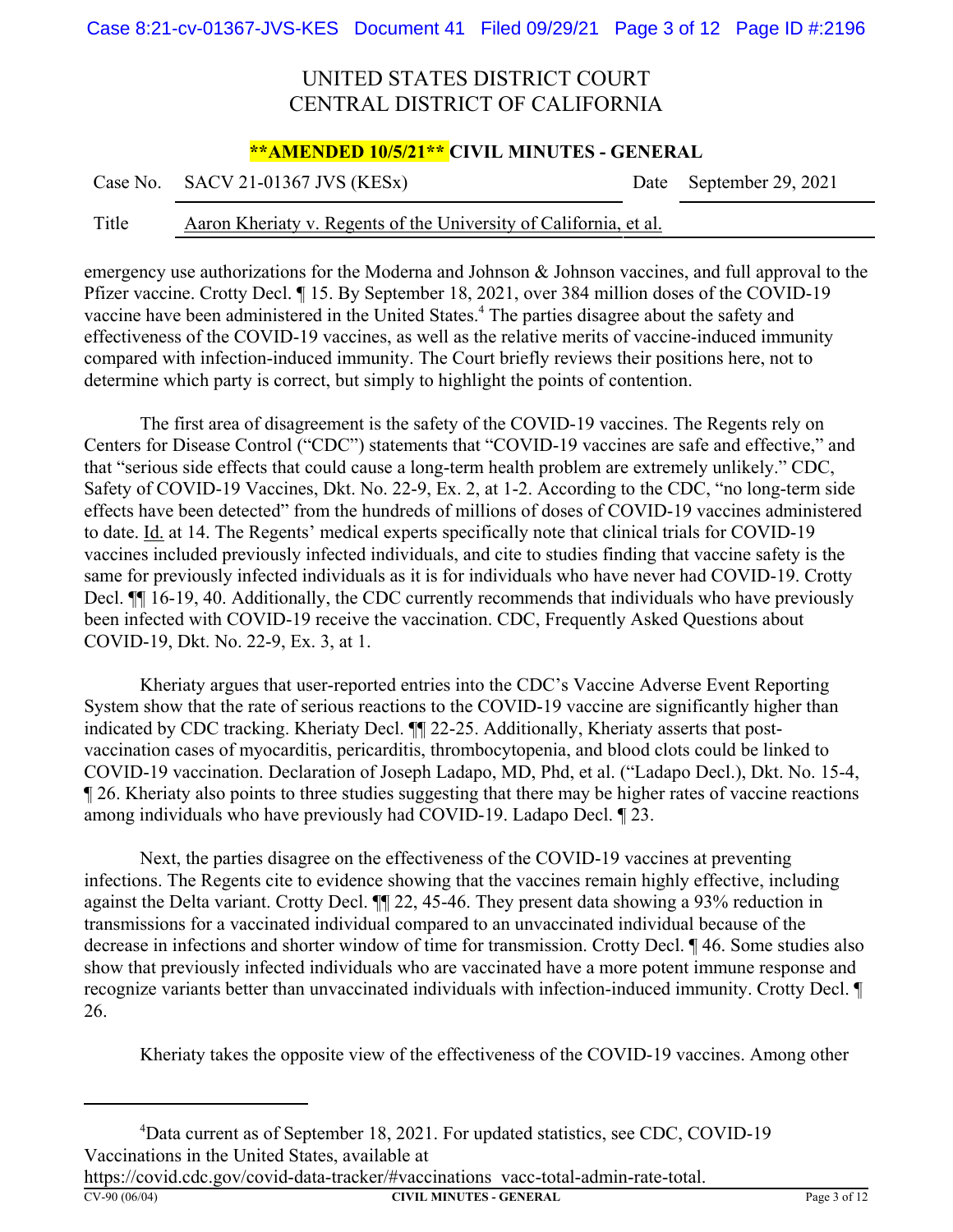#### **\*\*AMENDED 10/5/21\*\* CIVIL MINUTES - GENERAL**

Case No. SACV 21-01367 JVS (KESx) Date September 29, 2021

#### Title Aaron Kheriaty v. Regents of the University of California, et al.

sources, he cites to a study of a community outbreak that found that most individuals who were infected were previously vaccinated, Ladapo Decl. ¶ 19, and a statement from the CDC Director during a CNN appearance that the vaccines cannot prevent transmission any longer. Ladapo Decl. ¶ 20. Kheriaty also points to studies of monkeys suggesting that the COVID-19 vaccines do not fully block viral infection and replication. Ladapo Decl. ¶ 18.

Finally, the parties disagree on the scientific certainty regarding the effectiveness of infectioninduced immunity. While the Regents acknowledge that data supports the theory that previously infected individuals have "some level of immunity," they argue that the "scientific consensus regarding infection-induced immunity is still developing." Opp'n at 6. They cite to a large study from the United Kingdom showing that vaccine-induced immunity was "somewhat better" than infection-induced immunity. Crotty Decl. ¶ 49. Their experts also raise concerns that "neither the completeness nor the durability of protection" provided by infection-induced immunity has been established. Reingold Decl. ¶ 21. Looking forward, they express concerns that infection-induced immunity may provide less protection against emerging variants than "hybrid immunity" (a descriptor for someone who has both had a prior SARS-Cov-2 infection and received a COVID-19 vaccine). Crotty Decl. 1 27. Finally, they note that the FDA and CDC do not recommend the use of current antibody tests to determine whether a particular individual has immunity to SARS-Cov-2 infection. Reingold Decl. ¶ 22.

Meanwhile, Kheriaty asserts that infection-induced immunity is definitively more than 99% effective at preventing reinfection. Mot. at 7-8; see Ladapo Decl. ¶ 14. As support for that proposition, he relies on the fact that as of May 2021 there were no documented cases of re-infected individuals contracting SARS-Cov-2 and transmitting the virus. Ladapo Decl.  $\P$  12; McCullough Decl.  $\P$  17. Kheriaty's experts present several studies finding that infection-induced immunity lasts for at least several months. Ladapo Decl. ¶ 8. They also cite to a selection of studies from Israel, French Guiana, the Cleveland Clinic, and UCLA suggesting that infection-induced immunity may be more effective than vaccine-induced immunity. Ladapo Decl. ¶ 11. In light of those data, Kheriaty reaches the conclusion that infection-induced immunity "confers an additional benefit" over vaccine-induced immunity. Mot. at 11.

### *D. University of California Vaccine Policy*

Throughout the pandemic, the Regents adopted numerous new University-wide policies in response to rapidly changing public health conditions and scientific knowledge. See Drake Decl. ¶ 7; Bolden-Albala Decl., Dkt. No. 22-6, ¶ 4; Kheriaty Decl. ¶ 9. After more than a year of online instruction, the University is resuming in-person activities this fall, with more than 280,000 students and over 227,000 faculty and staff returning to locations across the state of California. Boden-Albala Decl. ¶ 8. On July 15, 2021, the Regents issued the Vaccine Policy "to maintain the health and well-being of the campus community and that of the general public." Drake Letter, Dkt. No. 22-8, Ex. A, at 1. The Regents formulated the Vaccine Policy through consultation with "infectious disease experts and ongoing review of the evidence from medical studies concerning the dangerousness of COVID-19 and emerging variants of concern, as well as the safety and effectiveness of the vaccines." Id.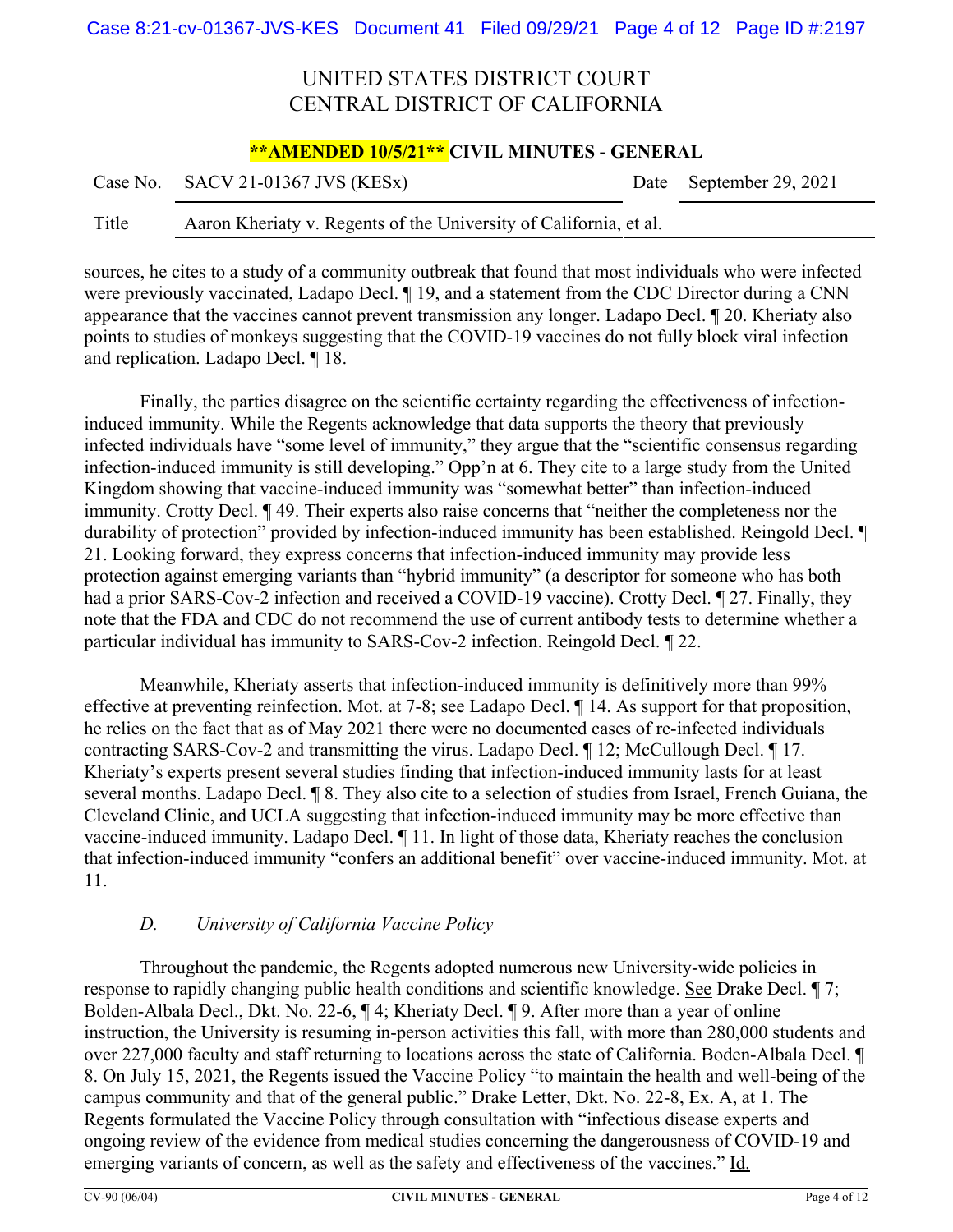#### **\*\*AMENDED 10/5/21\*\* CIVIL MINUTES - GENERAL**

#### Title Aaron Kheriaty v. Regents of the University of California, et al.

The Vaccine Policy requires every member of the campus community, including students, faculty, and staff, to receive a COVID-19 vaccination as a condition of access to University facilities. Id. The Vaccine Policy does provide exceptions on the basis of medical exemption, disability, or religious objection. Vaccine Policy at 3. However, an individual with documentation of a recent COVID-19 diagnosis or an antibody test showing infection-induced immunity is only eligible to apply for a temporary medical exemption of up to 90 days. Vaccine Policy at 11. Elaborating on the rationale for that decision, the Vaccine Policy quotes an FDA publication stating that "a positive result from an antibody test does not mean you have a specific amount of immunity or protection from SARS-CoV-2 infection . . . Currently authorized SARS-CoV-2 antibody tests are not validated to evaluate specific immunity or protection from SARS-CoV-2 infection." Vaccine Policy at 11 (quoting FDA Safety Communication, Antibody Testing Is Not Currently Recommended to Assess Immunity After COVID-19 Vaccination, Dkt. No. 22-9, Ex. 4).

#### *E. Procedural History*

On August 18, 2021, Kheriaty filed his complaint seeking declaratory and injunctive relief based on the alleged unconstitutionality of the Vaccine Policy. Compl., Dkt. No. 1. On August 23, 2021, Kheriaty filed the instant motion for this preliminary injunction. Mot., Dkt. No. 15. On September 14, 2021, after briefing closed, the Regents moved to dismiss this motion. Mot. to Dismiss, Dkt. No. 32. On September 17, 2021, the Regents filed an answer to the complaint. Answer, Dkt. No. 34. In reaching this ruling, the Court has not considered any additional materials beyond the briefing on this motion.

#### **II. LEGAL STANDARD**

On an application for a preliminary injunction, the plaintiff has the burden to establish that (1) he is likely to succeed on the merits, (2) he is likely to suffer irreparable harm if the preliminary relief is not granted, (3) the balance of equities favors the plaintiff, and (4) the injunction is in the public interest. Winter v. Natural Res. Def. Council, Inc., 555 U.S. 5, 20 (2008).

In the Ninth Circuit, the Winter factors may be evaluated on a sliding scale: "serious questions going to the merits, and a balance of hardships that tips sharply toward the plaintiff can support issuance of a preliminary injunction, so long as the plaintiff also shows that there is a likelihood of irreparable injury and that the injunction is in the public interest." Alliance for the Wild Rockies v. Cottrell, 632 F.3d 1127, 1134-35 (9th Cir. 2011). "To reach this sliding scale analysis, however, a moving party must, at an 'irreducible minimum,' demonstrate some chance of success on the merits." Global Horizons, Inc. v. U.S. Dep't of Labor, 510 F.3d 1054, 1058 (9th Cir. 2007) (citing Arcamuzi v. Cont'l Air Lines, Inc., 819 F.2d 935, 937 (9th Cir. 1987)).

#### **III. DISCUSSION**

*A. Standing*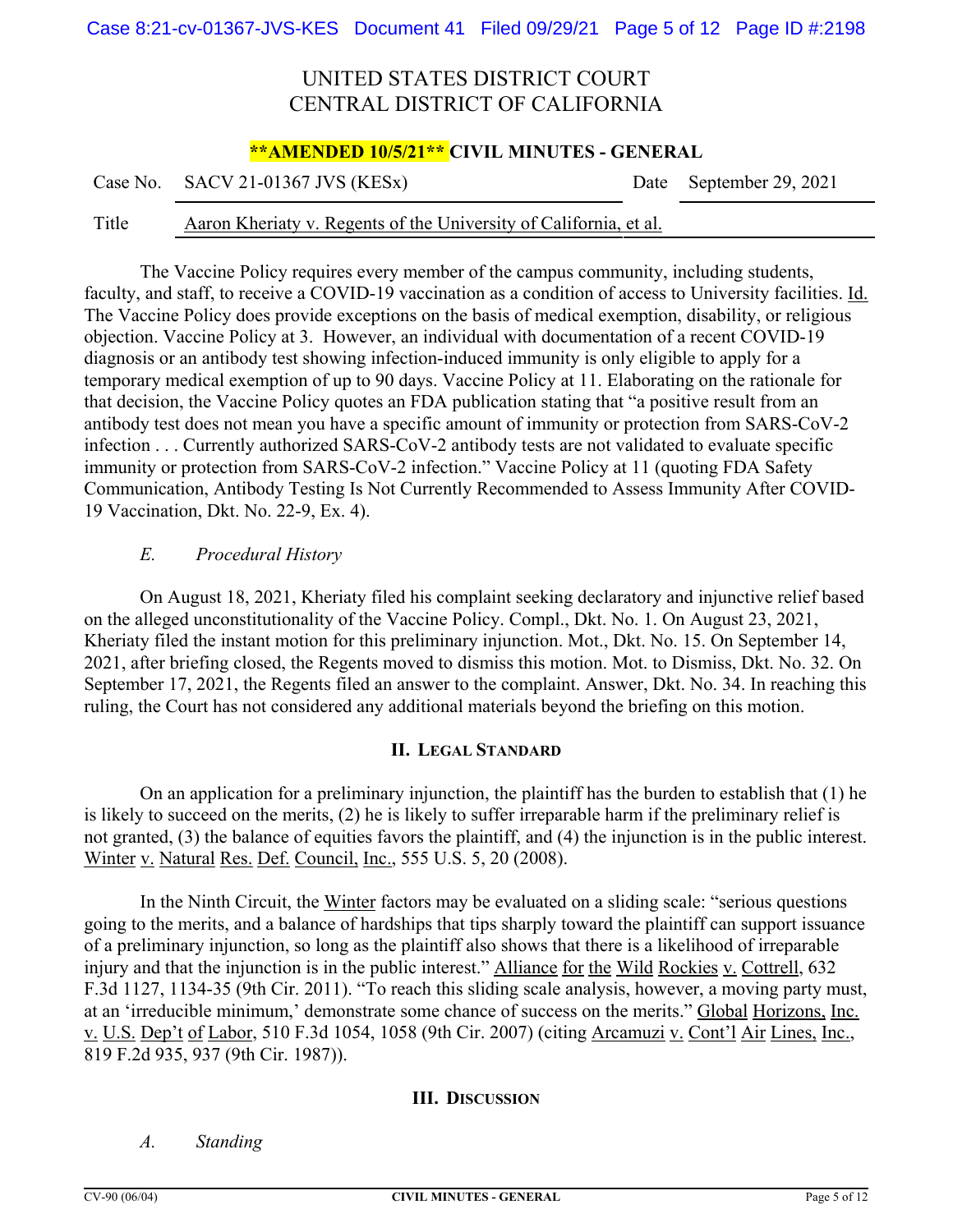#### **\*\*AMENDED 10/5/21\*\* CIVIL MINUTES - GENERAL**

Case No. SACV 21-01367 JVS (KESx) Date September 29, 2021

#### Title Aaron Kheriaty v. Regents of the University of California, et al.

As a threshold matter, the Regents contend that Kheriaty lacks standing because his injury is not redressable by a favorable decision. Mot. at 10. The constitutional minimum for standing requires an injury in fact, a causal connection between the injury and the defendant's action, and a showing that a favorable decision will likely redress the injury. Lujan v. Defs. of Wildlife, 504 U.S. 555, 560-61 (1992). The Regents argue that a separate California Department of Health mandate that "all health care workers must be vaccinated" by September 30, 2021 would prevent a favorable decision in this case from redressing Kheriaty's injury. State Public Health Officer Order of August 5, 2021 ("Department of Health Order"), Dkt. No. 22-9, Ex. 1, at 2.

As Kheriaty notes, the Vaccine Policy will impact his professional activities in ways that fall outside of the scope of the Department of Health Order. For instance, if he were to remain unvaccinated, the Vaccine Policy would limit his ability to enter the UCI campus or teach in a classroom setting, which are not covered by the Department of Health Order. Kheriaty has thus sufficiently alleged an injury that can be redressed. See Ariz. Attorneys for Criminal Justice v. Brnovich, -- Fed. App'x --, 2021 WL 3743888, at \*2 ("[A] plaintiff satisfies the redressability requirement when he shows that a favorable decision will relieve a discrete injury to himself. He need not show that a favorable decision will relieve his every injury.") (quoting Larson v. Valente, 456 U.S. 228, 243 n.15 (1982)).

The Regents do not challenge the other standing requirements. Accordingly, the Court finds that Kheriaty has standing to bring a challenge against the UC Vaccine Policy.

#### *B. Likelihood of Success on the Merits*

The Court begins by considering the likelihood that Kheriaty's complaint will succeed on the merits, the most important factor in the preliminary injunction analysis. See Garcia v. Google, Inc., 786 F.3d 733 (9th Cir. 2015). Kheriaty's complaint alleges two violations of the Fourteenth Amendment, one based on equal protection and one based on substantive due process. Compl. ¶¶ 63-87. The Court begins by considering Kheriaty's substantive due process claim.

#### *i. Standard of Review Under the Due Process Clause*

"To state a prima facie substantive or procedural due process claim, one must, as a threshold matter, identify a liberty or property interest protected by the Constitution." United States v. Guillen-Cervantes, 748 F.3d 870, 872 (9th Cir. 2014). The Due Process Clause "provides heightened protection against government interference with certain fundamental rights and liberty interests." Washington v. Glucksberg, 521 U.S. 702, 720 (1997). Supreme Court jurisprudence "establish[es] a threshold requirement–that a challenged state action implicate a fundamental right–before requiring more than a reasonable relation to a legitimate state interest to justify the action." Glucksberg, 521 U.S. at 722. To determine the correct level of scrutiny to apply, the Court first looks to whether Kheriaty has identified a fundamental right that is violated by the Vaccine Policy.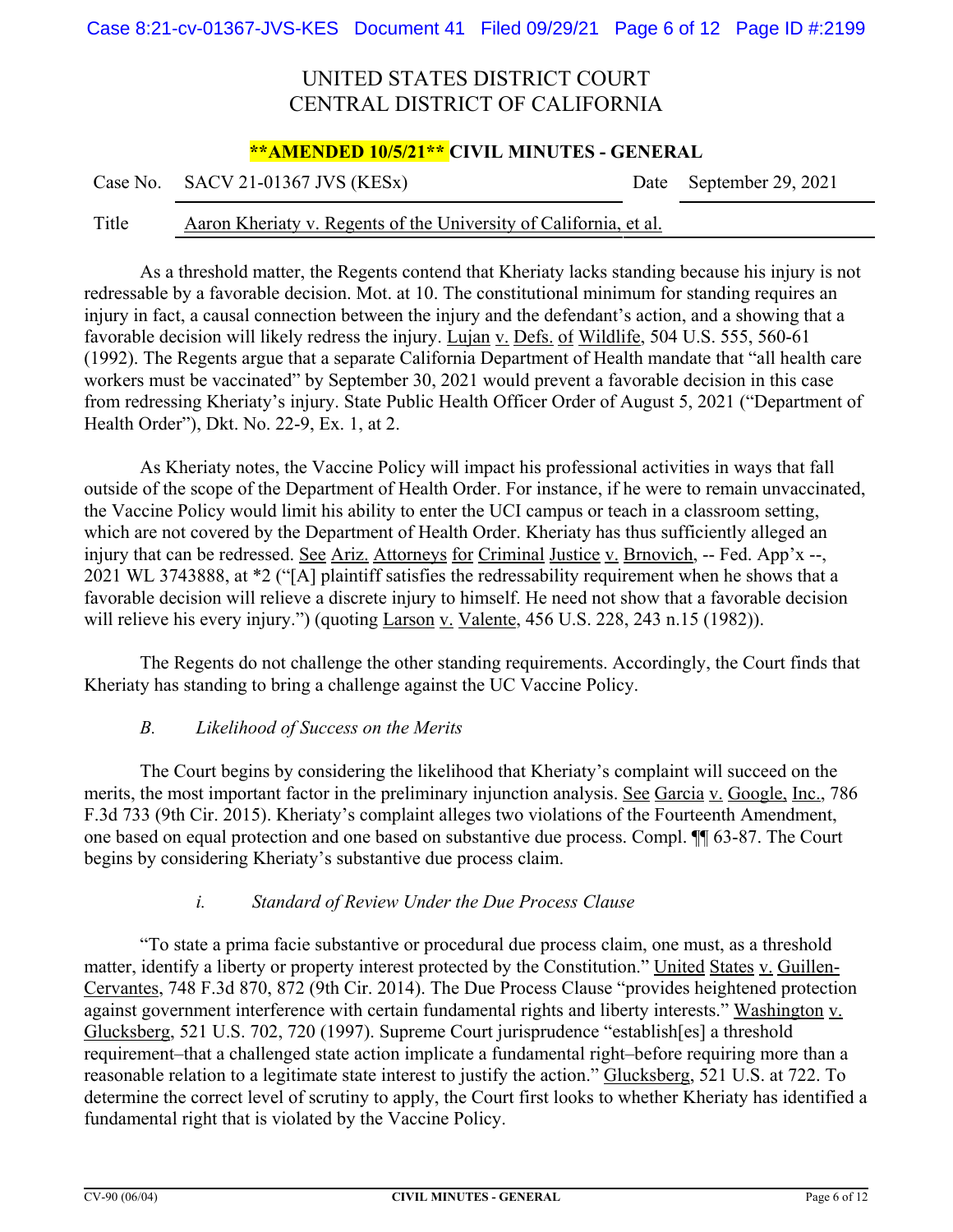#### **\*\*AMENDED 10/5/21\*\* CIVIL MINUTES - GENERAL**

Case No. SACV 21-01367 JVS (KESx) Date September 29, 2021

#### Title Aaron Kheriaty v. Regents of the University of California, et al.

Kheriaty first argues that the Vaccine Policy violates his fundamental right to bodily integrity. Mot. at 20-21. As support, he relies on "[t]he principle that a competent person has a constitutionally protected liberty interest in refusing unwanted medical treatment." Cruzan v. Director, Mo. Dep't of Health, 497 U.S. 261, 278 (1990). However, the Supreme Court follows a "tradition of carefully formulating the interest at stake in substantive-due-process cases." Glucksberg, 521 U.S. at 722. In Glucksberg, the Supreme Court clarified that the Cruzan holding narrowly "assumed that the Constitution granted competent persons a 'constitutionally protected right to refuse lifesaving hydration and nutrition.'" Glucksberg, 521 U.S. at 723 (quoting Cruzan, 497 U.S. at 279). The Vaccine Policy clearly implicates different liberty interests from Cruzan. Kheriaty is not refusing "lifesaving hydration and nutrition." Instead, he is seeking an injunction against an employer mandate to take a vaccine with the stated purpose of not only protecting himself against an infectious disease, but also protecting the broader community at large.

As the Regents note, the Supreme Court previously considered the carefully formulated liberty interest at stake here. In Jacobson v. Massachusetts, the Court considered a challenge to a Massachusetts law allowing cities to enforce vaccination for smallpox under penalty of fines if "necessary for the public health or safety." 197 U.S. 11, 12 (1905). The Court held that "the police power of a state must be held to embrace, at least, such reasonable regulations established directly by legislative enactment as will protect the public health and the public safety." Id. at 25. Notably, the Court deferred to the policymaking role of the State, finding that judicial intervention would only be appropriate if the statute had "no real or substantial relation" to public health, morals, or safety despite its purported purpose. Id. at 31.

While the case predates the formalized tiers of review, the Court later acknowledged that Jacobson "essentially applied rational basis review." Roman Catholic Diocese of Brooklyn v. Cuomo, 141 S. Ct. 63, 70 (2020) (Gorsuch, J., concurring). Indeed, in the intervening century, courts routinely applied rational basis review when considering challenges to vaccine policies. See Klaasen v. Trs. of Ind. Univ., -- F. Supp. 3d --, 2021 WL 3073926, at \*24 (N.D. Ind. July 18, 2021) (collecting cases). Other courts continued to apply that same standard when evaluating challenges to vaccine policies issued during the COVID-19 pandemic. See Klaasen, 2021 WL 3073926, at \*24; Harris v. Univ. of Mass., 2021 WL 3848012, at \*6 (D. Mass. Aug. 27, 2021).

To be clear, that does not mean that a court must find any vaccination effort to be constitutional. As the Supreme Court recently emphasized, "even in a pandemic, the Constitution cannot be put away and forgotten." Diocese of Brooklyn, 141 S. Ct. at 68. But the Diocese of Brooklyn court applied strict scrutiny because the challenged regulation's impact on religious institutions "str[uck] at the very heart of the First Amendment's guarantee of religious liberty," not because the policies were promoting public health. Id. at 68. Kheriaty does not allege any infringement of religious liberty in this case. See also Policy at 3-4 (providing exceptions for medical reasons, disability, and for religious objections based on a person's "sincerely held religious belief, practice, or observance").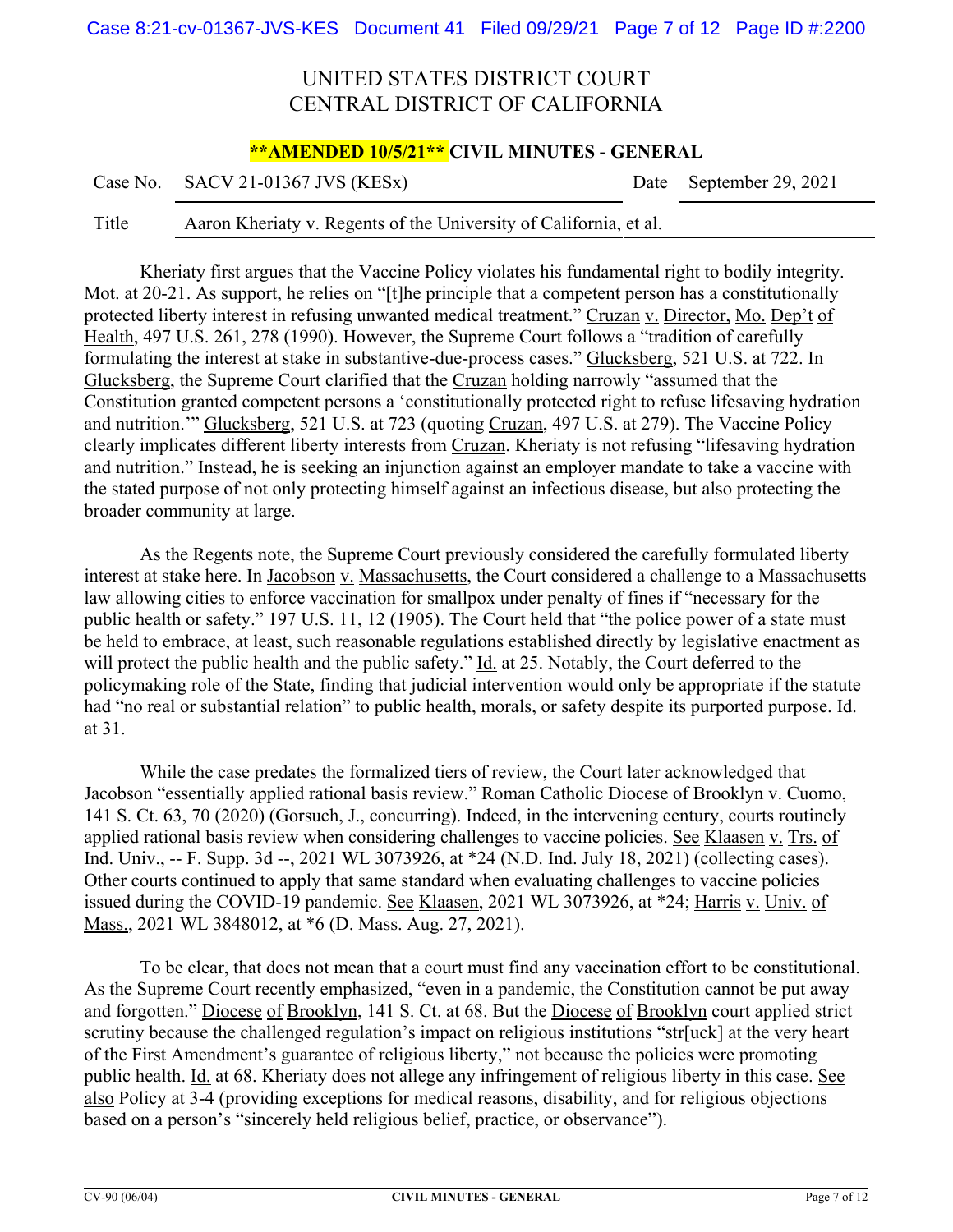#### **\*\*AMENDED 10/5/21\*\* CIVIL MINUTES - GENERAL**

Case No. SACV 21-01367 JVS (KESx) Date September 29, 2021

#### Title Aaron Kheriaty v. Regents of the University of California, et al.

Alternatively, Kheriaty argues that the UC Vaccine Policy implicates his fundamental right to informational privacy by requiring disclosure of vaccination status to his employers. Mot. at 22-23. The Ninth Circuit recognizes an "individual interest in avoiding disclosure of personal matters." In re Crawford, 194 F.3d 954, 958 (9th Cir. 1999) (internal quotations omitted). Medical information falls within the scope of that right. See Nelson v. Nat'l Aeronautics & Space Admin., 530 F.3d 865, 877 (9th Cir. 2008). The right to informational privacy, however, is "a conditional right which may be infringed upon a showing of proper governmental interest." Crawford, 194 F.3d at 959. "Legitimate governmental interests combined with protections against public dissemination can foreclose a constitutional violation." Endy v. County of Los Angeles, 975 F.3d 757, 768 (9th Cir. 2020).

The Regents adopted a policy that requires knowing which members of the campus community are vaccinated in an effort to combat COVID-19. "Stemming the spread of COVID-19 is unquestionably a compelling interest." Diocese of Brooklyn, 141 S. Ct. at 67. Thus, the Regents have shown a legitimate governmental interest in receiving the information of whether employees and students are vaccinated. Additionally, the Vaccine Policy expressly states that "the University will not disclose vaccine status . . . except on a need-to-know basis." Vaccine Policy at 11. Combined with the legitimate governmental interest in receiving the information, these protections against publicly sharing Kheriaty's vaccination status foreclose a constitutional violation under Ninth Circuit precedent. See Endy, 975 F.3d at 768.

The Court finds that Kheriaty has not established that the Vaccine Policy implicates a fundamental right. Accordingly, rational basis review is the appropriate standard to apply to the substantive due process claim.

#### *ii. Standard of Review Under the Equal Protection Clause*

Alternatively, Kheriaty argues that the Policy violates the Equal Protection Clause. The Equal Protection Clause mandates that "all persons similarly situated should be treated alike." City of Cleburne v. Cleburne Living Cent., 473 U.S. 432, 439 (1985). To prevail on an equal protection claim, a plaintiff must "show that a class that is similarly situated has been treated disparately." Boardman v. Inslee, 978 F.3d 1092, 1117 (9th Cir. 2020). If the identifiable group is recognized as a suspect or quasisuspect class, courts examine the classification under a heightened level of scrutiny. Cleburne, 473 U.S. at 440; see Regents v. Bakke, 438 U.S. 265, 290-91 (1978) (Powell, J.) (treating race as a suspect classification); Craig v. Boren, 429 U.S. 190, 197 (1976) (treating gender as a quasi-suspect classification). Outside of the limited number of traits that have been recognized as suspect or quasisuspect classes, courts apply rational basis review. See, e.g., Mass. Bd. of Ret. v. Murgia, 427 U.S. 307, 312 (1976) (applying rational basis review to an equal protection claim alleging discrimination based on age). If there is no suspect class at issue, differential treatment is presumed to be valid so long as it is "rationally related to a legitimate state interest." Cleburne, 473 U.S. at 440. Thus, to determine the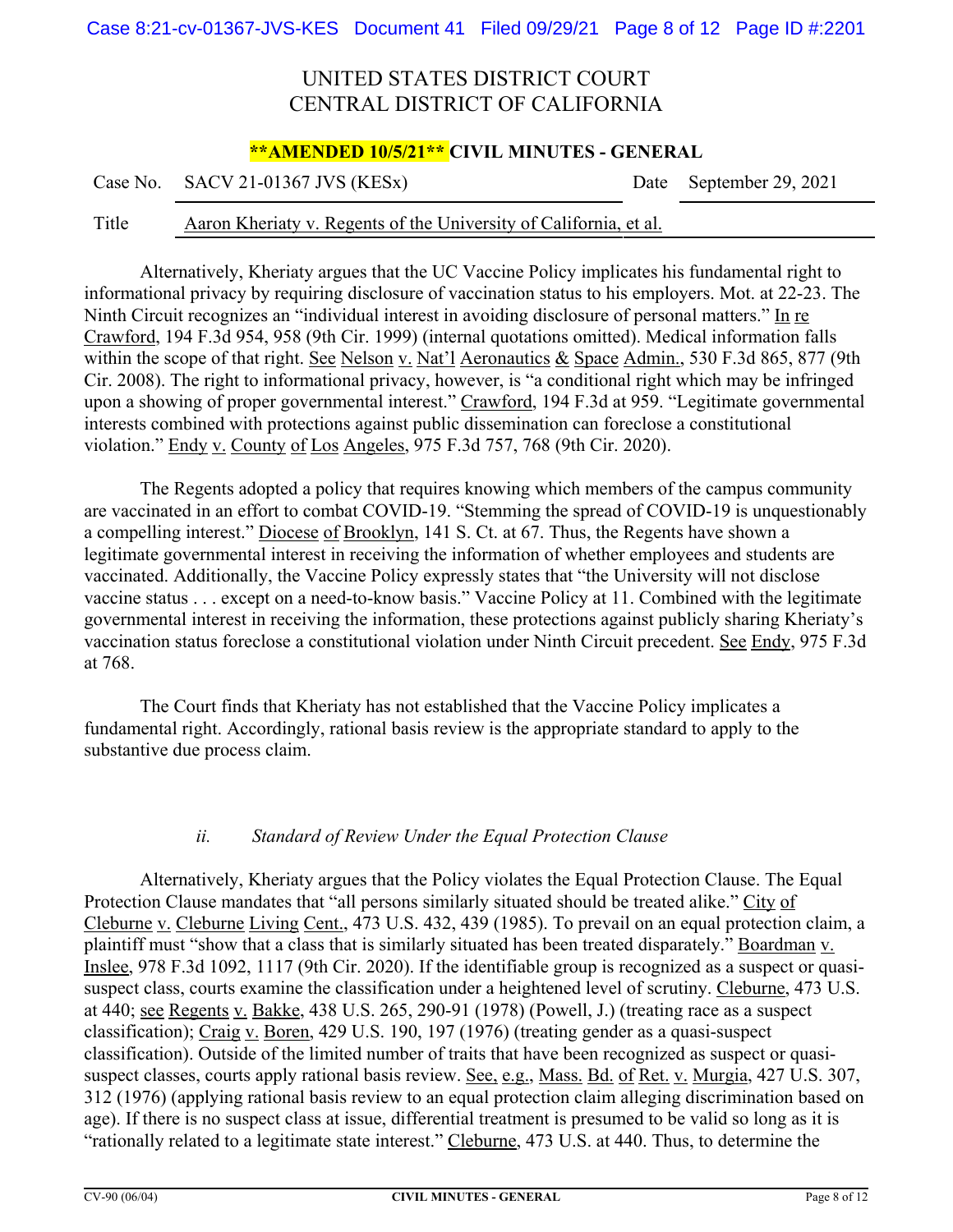#### **\*\*AMENDED 10/5/21\*\* CIVIL MINUTES - GENERAL**

|       | Case No. SACV 21-01367 JVS (KESx)                                 | Date September 29, 2021 |
|-------|-------------------------------------------------------------------|-------------------------|
| Title | Aaron Kheriaty v. Regents of the University of California, et al. |                         |

appropriate standard of review of an Equal Protection Clause claim, the first step is to determine the type of classification at issue.

Kheriaty identifies the two classes that the Vaccine Policy treats disparately as individuals who have vaccine-induced immunity and individuals who have infection-induced immunity. Mot. at 16. While Kheriaty is correct that the Vaccine Policy treats those two groups differently, the Regents take the position that "[t]he Policy does not target a suspect class." Opp'n at 11. The Court agrees with the Regents. Whether the class here is formulated as "non-vaccinated individuals," "individuals who have previously had COVID-19," or "non-vaccinated individuals with immunity to COVID-19," Kheriaty presents no authority to show that any court has found a similar classification to be suspect or quasisuspect. See Ball v. Massanari, 254 F.3d 817, 823-24 (9th Cir. 2001) (declining to find that alcoholics are a suspect or quasi-suspect class while noting that the Supreme Court has extended heightened scrutiny to classifications based on race, sex, national origin, alienage, and illegitimacy).

In arguing for the application of strict scrutiny, Kheriaty cites Culinary Studios, Inc. v. Newsom for the proposition that "[a] public health emergency does not give rise to an alternative standard of review." 517 F. Supp. 3d 1042, 1063 (E.D. Cal. 2021). While the general proposition is correct, Kheriaty is in fact the party seeking an alternative standard of review. See Reply at 3 (arguing that strict scrutiny applies because "Plaintiff is asserting a violation of equal protection because Defendants are treating differently two groups, both of which are immune to SARS-CoV-2"). As discussed above, courts apply rational basis review to an equal protection claim unless there is a suspect or quasi-suspect classification at issue. Kheriaty provides no precedent showing a court that extended the heightened protections provided to other suspect or quasi-suspect classes to vaccination status. This Court declines to do so here as well.

Accordingly, the Court applies rational basis review to Kheriaty's Equal Protection claim, the typical standard where there is not a suspect class at issue.

#### *iii. Application of Rational Basis Review*

The rational basis review test is functionally the same under substantive due process and the Equal Protection Clause. Gamble v. City of Escondido, 104 F.3d 300, 307 (9th Cir. 1997). Substantive due process only requires a rational relationship between the challenged policy and a legitimate governmental objective. Brach v. Newsom, 6 F.4th 904, 924 (9th Cir. 2021). "Governmental action is rationally related to a legitimate goal unless the action is clearly arbitrary and unreasonable, having no substantial relation to public health, safety, morals, or general welfare*."* Sylvia Landfield Trust v. City of Los Angeles, 729 F.3d 1189, 1193 (9th Cir. 2013) (internal quotations omitted).

Under the Equal Protection Clause, if there is no suspect class at issue a policy "need only rationally further a legitimate state purpose to be valid." Minn. State Bd. for Cmty. Colls. v. Knight, 465 U.S. 271, 291 (1984) (internal quotations omitted). The Equal Protection Clause is satisfied so long as there is a "plausible policy reason for the classification," the government decisionmaker relied on facts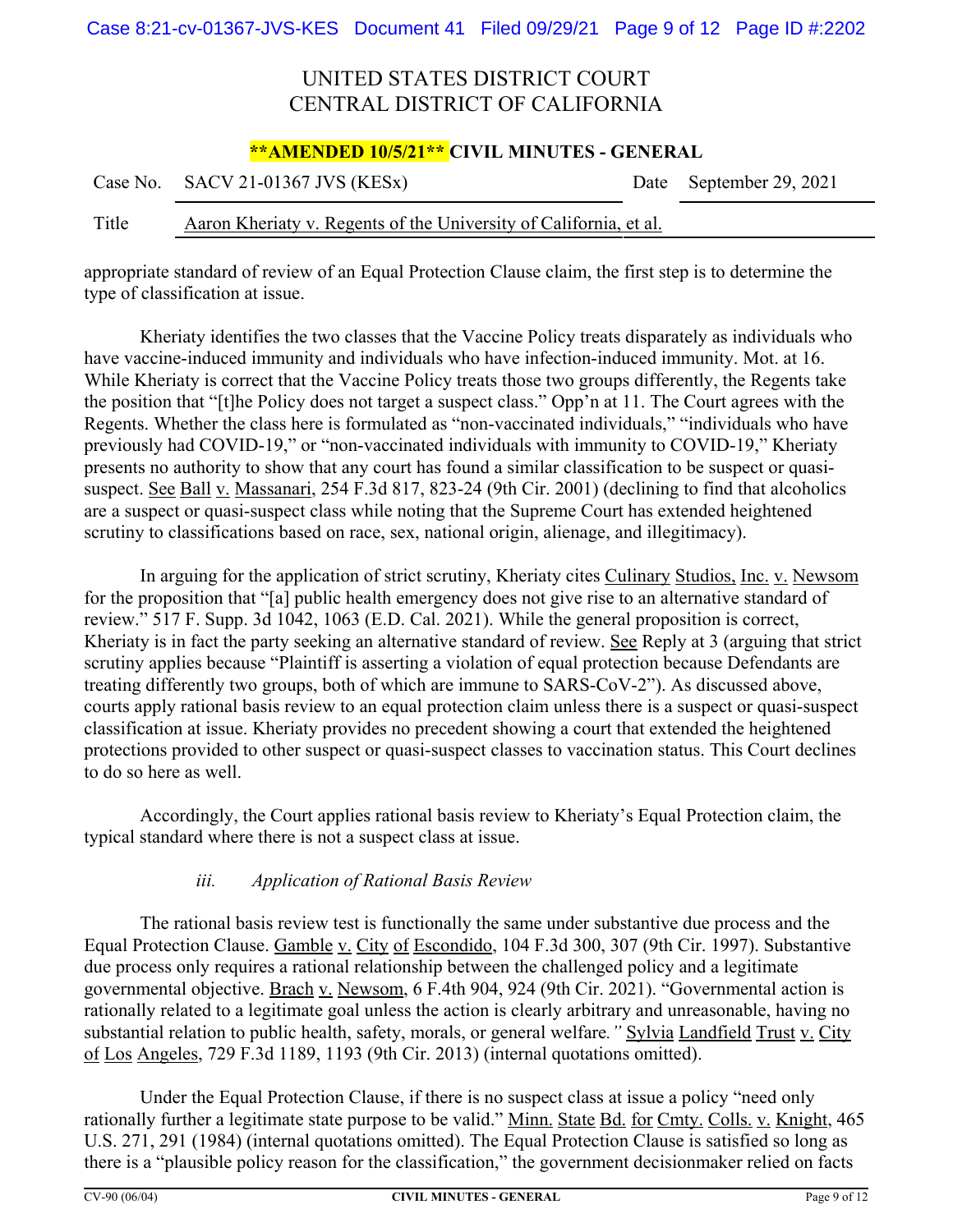#### **\*\*AMENDED 10/5/21\*\* CIVIL MINUTES - GENERAL**

| Case No. SACV 21-01367 JVS (KESx)<br>Date September 29, 2021 |
|--------------------------------------------------------------|
|--------------------------------------------------------------|

#### Title Aaron Kheriaty v. Regents of the University of California, et al.

that "may have been considered to be true," and "the relationship of the classification to its goal is not so attenuated as to render the distinction arbitrary or irrational." Nordlinger v. Hahn, 505 US 1, 11 (1992). "Given the standard of review, it should come as no surprise [courts] hardly ever strike[] down a policy as illegitimate under rational basis scrutiny." Trump v. Hawaii, 138 S. Ct. 2392, 2420 (2018).

The two-tiered rational basis inquiry first asks whether the challenged law has a legitimate purpose, then whether the challenged law promotes that purpose. Erotic Serv. Provider Legal Educ. and Research Project v. Gascon, 880 F.3d 450, 457 (9th Cir. 2018). The Court finds that the Vaccine Policy easily satisfies that inquiry. First, the Regents describe a clear goal of maintaining the health and well being of the campus community. Oppn at 14-15. "Stemming the spread of COVID-19 is unquestionably a compelling interest." Diocese of Brooklyn, 141 S. Ct. at 67. Next, while formulating the Vaccine Policy, the Regents considered extensive peer-reviewed data showing vaccination as an effective strategy to combat the spread of COVID-19. Oppn. at 15-16. This is sufficient to establish that the Vaccine Policy rationally furthers a legitimate state purpose.

Kheriaty argues that the Vaccine Policy cannot survive rational basis review because the distinction between individuals with vaccine-induced immunity and infection-induced immunity is arbitrary and irrational. Reply at 9-10. The Regents, however, made a considered decision to only provide a temporary exemption for previously infected individuals. Opp'n at 16. Relying on experts who reviewed the current status of research and underlying data, the Regents reached the conclusion that they could not justify allowing individuals with prior COVID-19 infections to opt out of the vaccination requirement because "doing so would put the greater UC community at risk." Opp'n at 16. Kheriaty and the experts he relies on draw a different conclusion based on their perception of the current medical science. Reply at 9-10.

But merely drawing different conclusions based on consideration of scientific evidence does not render the Vaccine Policy arbitrary and irrational. The Regents have met their burden under rational basis review. They considered the evidence and developed a policy that rationally furthers a legitimate state purpose. The role of this Court is not to make policy decisions about the exact scope of the policy that is appropriate. "Plaintiffs argue that a growing body of scientific evidence demonstrates that vaccines cause more harm to society than good, but as Jacobson made clear, that is a determination for the legislature, not the individual objectors." Phillips v. City of New York, 775 F.3d 538, 542 (2d Cir. 2015). That is particularly true here, where the scientific understanding of COVID-19 is rapidly developing. See also Vance v. Bradley, 440 U.S. 93, 108 (1979) (holding that even if a classification is "to some extent both underinclusive and overinclusive and hence the line drawn [is] imperfect," perfection is not required).

Kheriaty also suggests that the goal of the Vaccine Policy is to discriminate against the unvaccinated, who he describes as "a politically unpopular group." Mot. at 20. "[A] bare [] desire to harm a politically unpopular group cannot constitute a legitimate governmental interest" under the Equal Protection Clause. Romer v. Evans, 517 U.S. 620, 634 (1996) (internal quotation omitted). But where there is no suspect class at issue, a challenged law may only be struck down on the basis of animus "if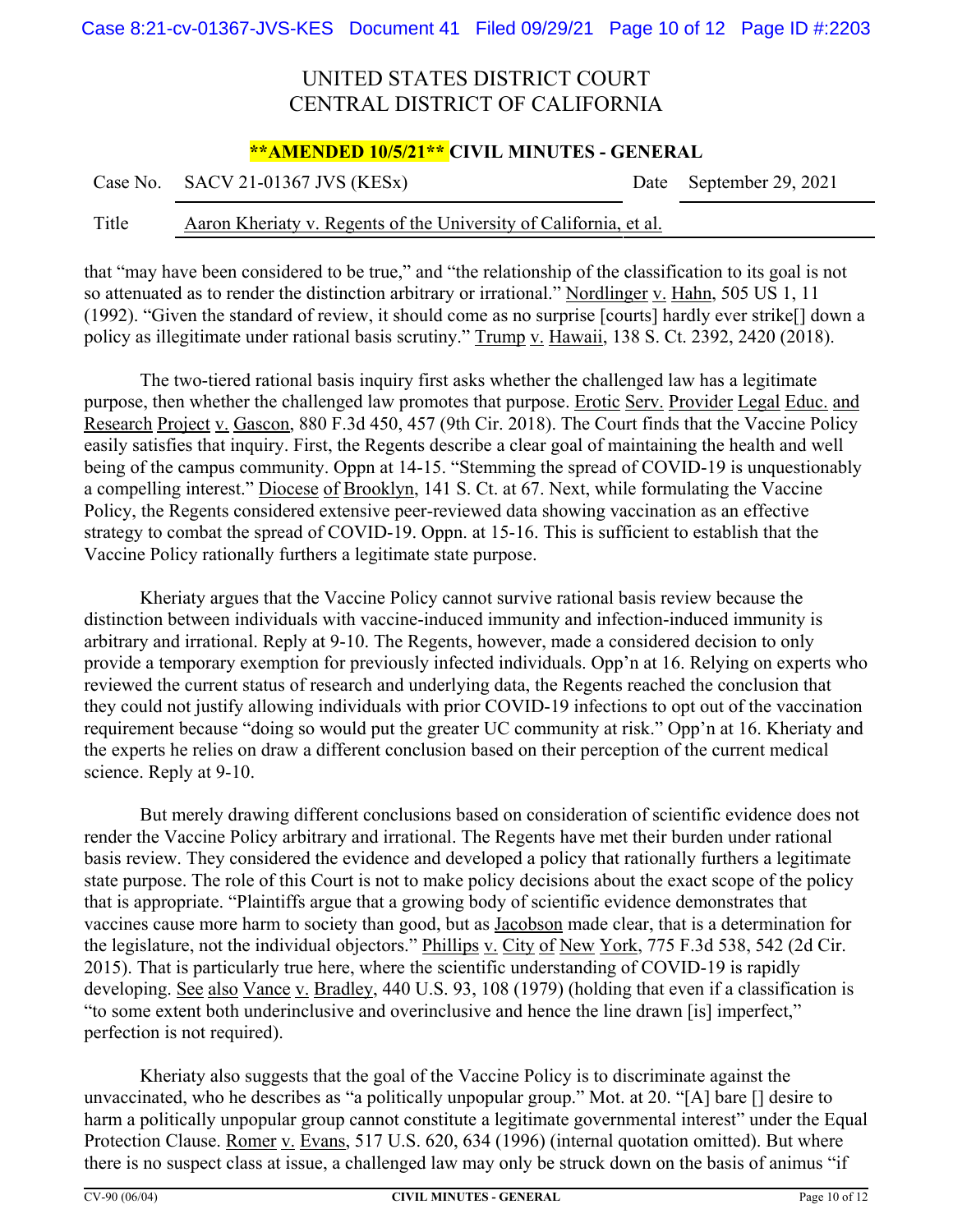#### **\*\*AMENDED 10/5/21\*\* CIVIL MINUTES - GENERAL**

|       | Case No. SACV 21-01367 JVS (KESx)                                 | Date September 29, 2021 |
|-------|-------------------------------------------------------------------|-------------------------|
| Title | Aaron Kheriaty v. Regents of the University of California, et al. |                         |

the statute serves no legitimate governmental purpose and if impermissible animus toward an unpopular group prompted the statute's enactment." Boardman, 978 F.3d at 1119 (quoting Animal Legal Def. Fund v. Wasden, 878 F.3d 1184, 1200 (9th Cir. 2018)).

Given that the Court has already found that the Vaccine Policy serves legitimate state interests, an animus claim under the Equal Protection Clause cannot prevail. See Boardman, 978 F.3d at 1119. The Court also notes that while the Regents present extensive scientific evidence explaining the legitimate reasons behind their decision to issue the Vaccine Policy, Kheriaty presents nothing more than mere conclusory statements to support his claim of animus or his assertion that unvaccinated individuals constitute a politically unpopular group.

The Vaccine Policy satisfies rational basis review under both substantive due process and the equal protection clause. Thus, the Court finds that Kheriaty has not shown a likelihood of success on the merits.

#### *C. Irreparable Harm, Balance of the Harms, Public Interest*

Within the Ninth Circuit, "serious questions going to the merits, and a balance of hardships that tips sharply toward the plaintiff can support issuance of a preliminary injunction, so long as the plaintiff also shows that there is a likelihood of irreparable injury and that the injunction is in the public interest." Alliance for the Wild Rockies, 632 F.3d at 1134-35. At this stage, Kheriaty has not only failed to show a likelihood of success, he has not raised serious questions going to the merits.

Even if the Court found that Kheriaty had raised serious questions going to the merits, the other factors would weigh against granting a preliminary injunction. The balance of equities tips sharply towards the Regents. The Regents are attempting to protect a campus community of more than half a million students, faculty, and staff from a deadly infectious disease. This far outweighs any harm Kheriaty may face in choosing between receiving a medically-approved vaccination or suffering undetermined employment-related consequences. The public interest also weighs heavily in favor of the Regents. See Bruesewitz v. Wyeth LLC, 562 U.S. 223, 226 (2011) (describing "the elimination of communicable diseases through vaccination" as "one of the greatest achievements of public health in the 20th century") (internal quotations omitted). The Vaccination Policy not only impacts the members of the campus community who it directly applies to, but also provides indirect protections to other members of the public at large, including the patients that Kheriaty sees in his practice as a psychiatrist.

In light of the failure to raise serious questions going to the merits, the balance of hardships that weighs heavily towards the Regents, and the strong public interest that weighs against an injunction, the Court finds that a preliminary injunction is not appropriate in this case.